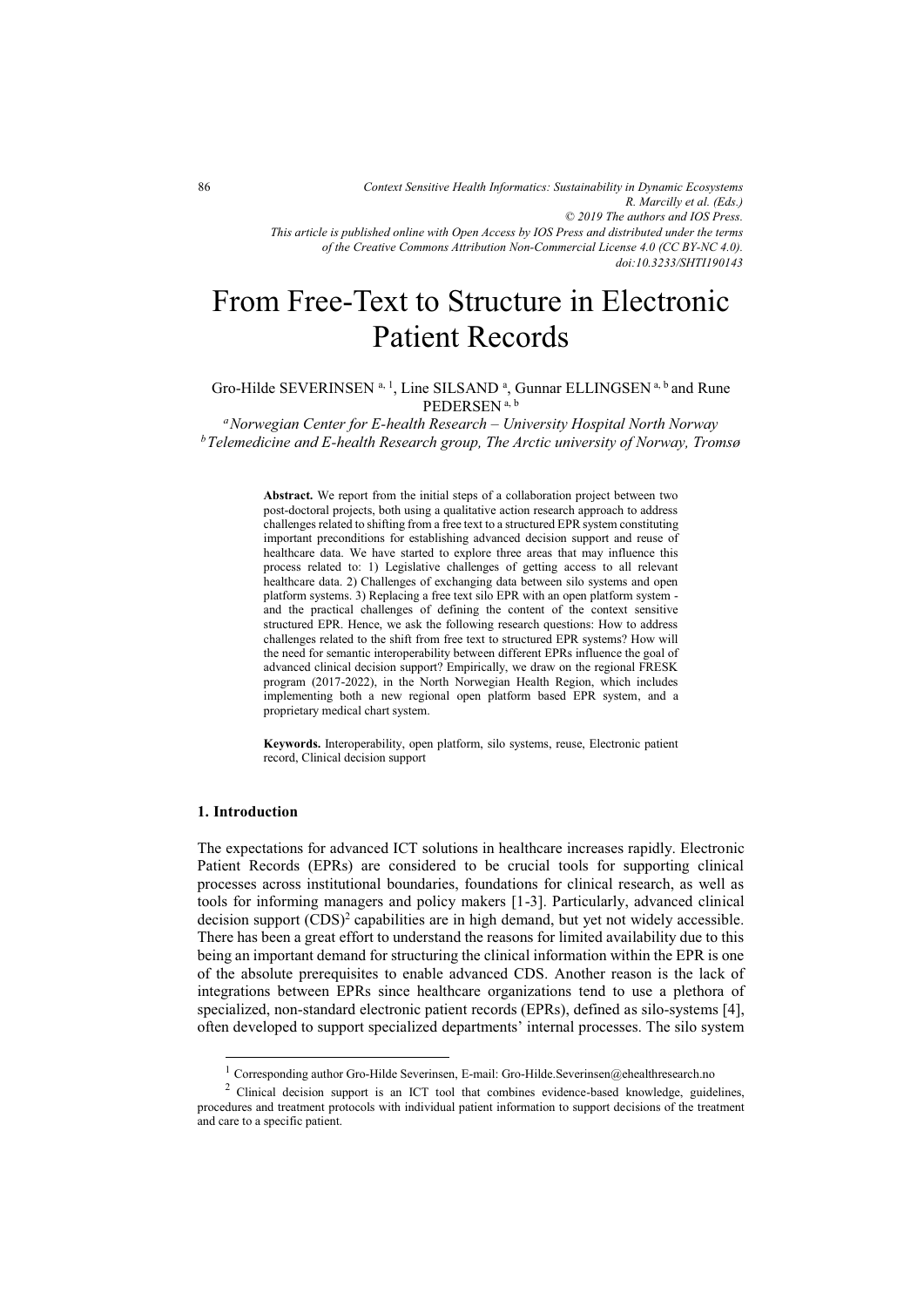approach gives access to only a single unified database for instance related to radiology, medical charts or EPR, which complicates exchanging clinical information between these systems. Information exchange between systems is of high importance for healthcare personnel to access all relevant clinical information and support patient pathways across organizational boarders. Consequently, the expected improvements of quality, as well as cost-effectiveness of treatment and care promoted through the use of advanced EPRs is at risk when clinical information during a patient pathway resides in more than one EPR. Based on the complexities described in previous research, there is a need to explore these intricacies related to the transition from today's silo systems to the deployment of structured EPRs enabling clinical process- and decision support [5-6].

This is a research in progress, were we have started to explore three environmental topics that may influence the process of shifting from free text to structured EPR system constituting important preconditions for establishing advanced decision support and reuse of healthcare data. Making such shift has not been done to the same extend as in Norwegian healthcare before, and structuring an EPR system is usually only done by system vendors today. Empirically, we will draw on the regional FRESK (Future systems in the clinic) program (2017-2022), in the North Norwegian Health Region, which includes implementing both a new regional open platform based EPR system, and a proprietary electronic medical chart system. Important aims of the program include structuring the clinical information within the new EPR system through the openEHR approach using archetypes as clinical standards 3 [9, 10], and defining how to integrate and share clinical information between the EPR and other healthcare systems, particularly the medical chart system. The empirical project is now facing the complex challenges related to the transition from silo systems to structured EPRs as an important precondition to enable advanced CDS. Hence, we ask the following overall research questions: How to address challenges related to the shift from free text to structured EPR systems? How will the need for semantic interoperability between different EPRs influence the goal of advanced clinical decision support? Responding to this, we have identified three important topics that need to be further explored: 1) Legislative challenges of getting access to all relevant healthcare data. 2) Challenges of exchanging data between silo systems and open platform systems. 3) Replacing a free text silo EPR with an open platform system - and the practical challenges of defining the content of the structured EPR. The research will be carried out as a collaboration between two postdoctoral projects both addressing the work with structuring the EPR, and establishing advanced clinical decision support.

## **2. Method**

j

This study adheres to a qualitative action research approach. The purpose of an action research approach is to contribute to a co-constructive learning process based on feedback from healthcare personnel, developers, and stakeholders participating in the empirical field. The research will be carried out in the regional program FRESK. The

<sup>&</sup>lt;sup>3</sup> The openEHR architecture based on archetypes designed to manage, store and retrieve structured health data in an EPR system [11], through an open platform where the data are completely shareable and independent of programming language, human language and database technology. Archetypes are the information models set to standardize clinical concepts in openEHR systems. This includes facilitating reuse of information, evidence-based practice and semantic interoperability. Archetypes are clinical standards including the context they are used for, established in a socio technical consensus process [12].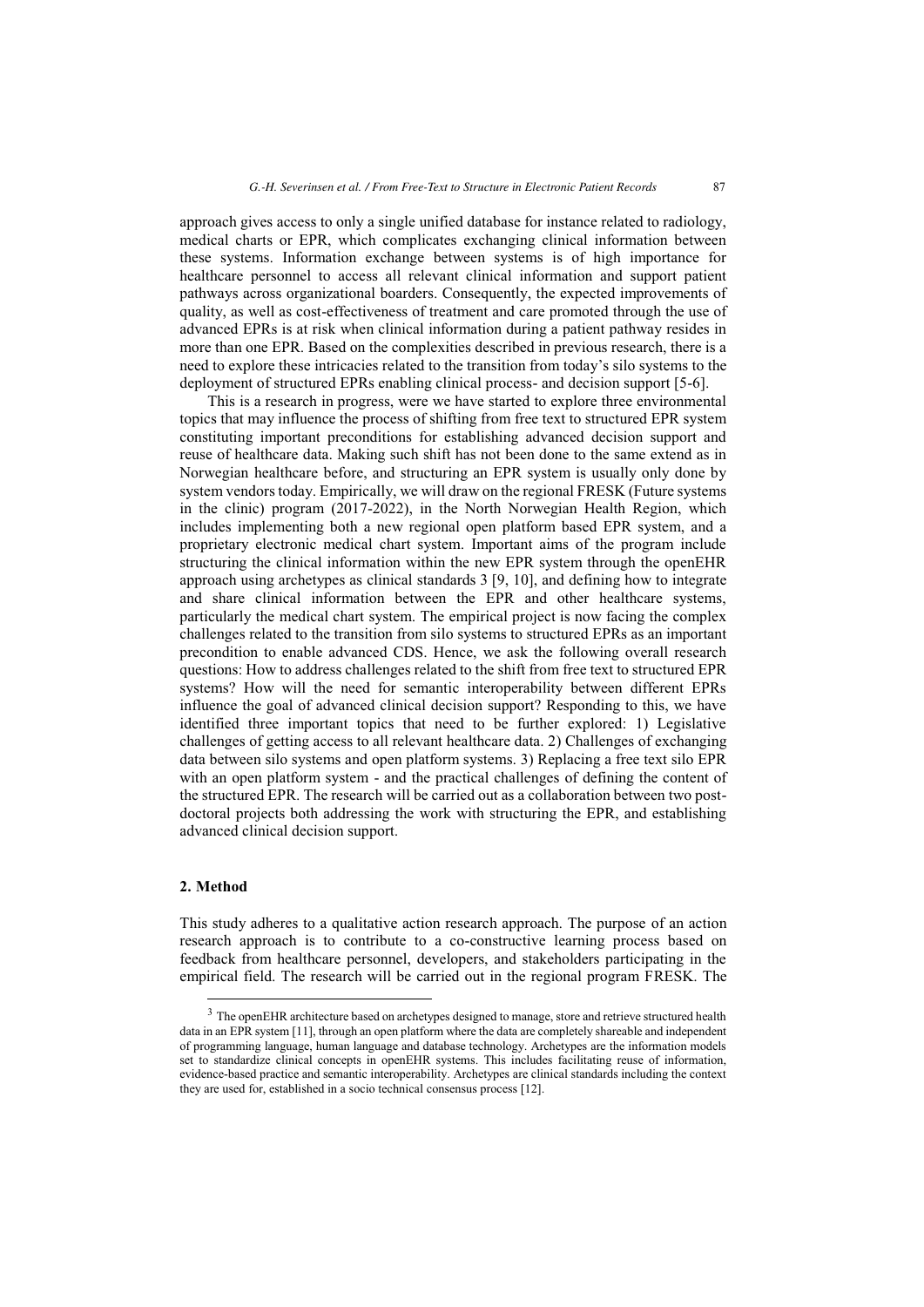researchers' will through action research bring back scientific knowledge and relevant findings to FRESK and successively evaluate the ongoing processes [9].

The data will be collected through interviews (we have already conducted four), knowledge summaries, participatory observations, discussions and document studies. The interviews will be audio recorded, transcribed, and analyzed in relation to the context. The objective of analyzing collected data is to organize and structure the gathered material to generate an understanding of how the socio-technical interdependencies influence the evolving empirical process [10].

#### **3. Case**

In the North Norwegian Health Region, the goal is to shift from a free text EPR system combined with a paper based medical chart, to an open platform EPR system based on the openEHR architecture and a proprietary medical chart system. In relation to the work with structuring the EPR system, to reach the goal of CDS, we have started to explore three important areas of the existing socio-technical context influencing the implementation of the new EPR, with a particular focus on legislation, integration and practical design

#### *3.1. Legislative challenges of getting access to all relevant healthcare data*

The National eHealth Strategy (2017-2022) [13], addresses that EPR systems must be able to provide CDS functionalities where evidence-based knowledge is used directly to support patient treatment and care. However, important preconditions to enable CDS are structured clinical information, and access to all relevant patient specific clinical information, independent of where or in which system the information is stored [14]. In addition, exchange and reuse of clinical information still implies that confidentiality, legal regulations and restrictions of sharing personal information ("*GDPR Personal Information Act"*) need to be taken care of. Today's situation in the North Norwegian Health Region does not comply with these preconditions.

First, even if clinical patient specific information is stored in one common database, this database is separated into four units belonging to each of the regional health trusts. Second, the present EPR system is built in such way that clinical information is written in free-text, and stored in document-files belonging to different journal groups within the EPR. Healthcare personnel get access to the documents through a very strict and complex hierarchy of access control aimed to ensure the confidentiality legislation. However, patient pathways often cross organizational borders and healthcare trusts, which means that patient data is recorded and stored in more than one health trust's database. According to the patient record legislation the health trusts are responsible for the healthcare information within their trust, and they decide if they want to partially or fully share the healthcare information. *"There are no legal restrictions against reuse of data or extracting data for decision support. However, in which format (sharing document, read-only document, sharing specific clinical information) this information is presented may be an issue to discuss (Legal professional)."*

Using a structured EPR seemingly provides more possibilities than limitations, and makes it easier for healthcare personnel to access significant and necessary information like blood pressure or weight without accessing an entire free text document. Still, it is important to explore how to enable CDS meanwhile ensuring confidentiality, legal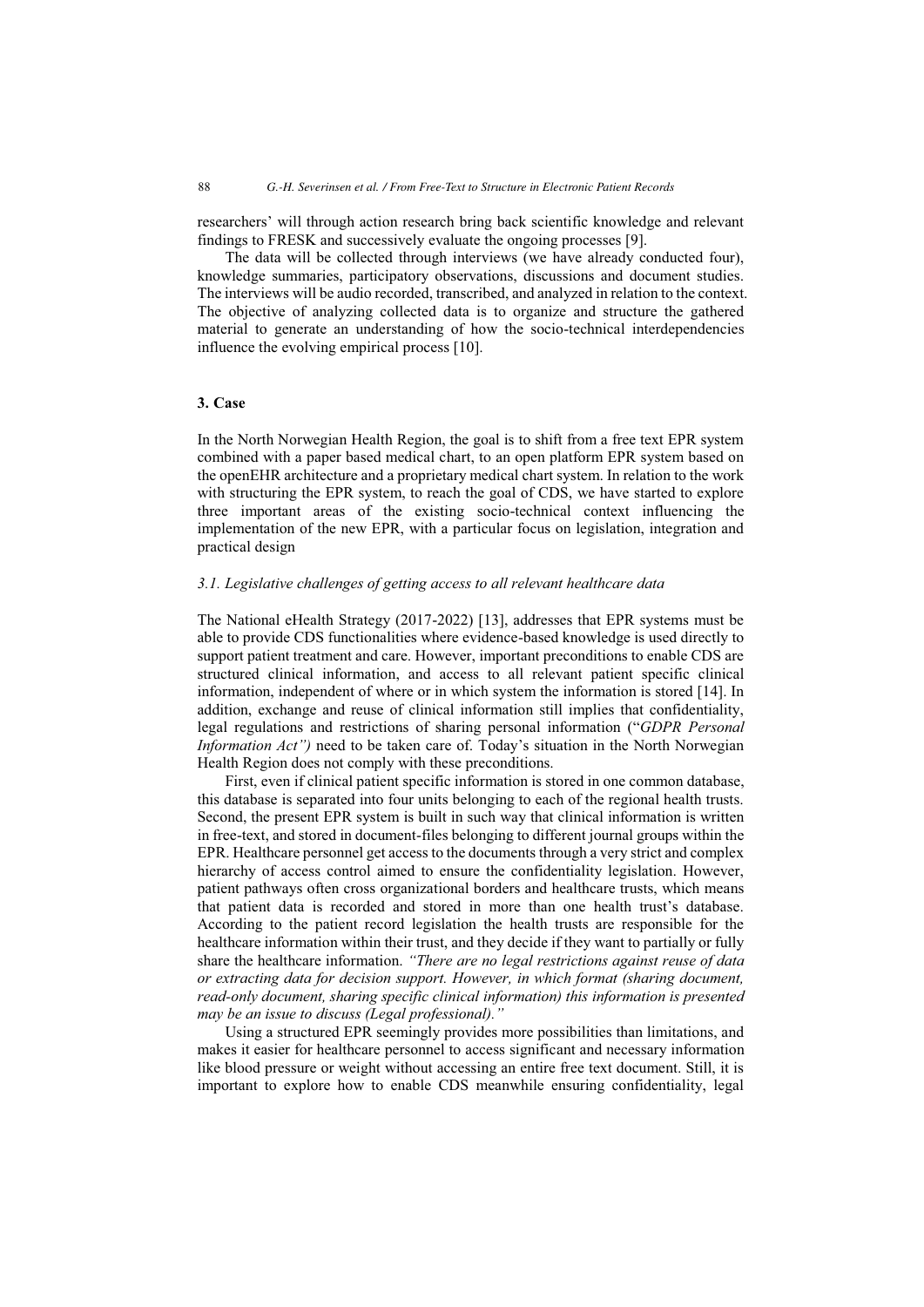regulations and restrictions of sharing personal information according to GDPR. Hence, it may be necessary to reevaluate the existing hierarchical access control system to facilitate the goal of CDS with the need for exchanging and reusing clinical information in new ways. "The laws regarding healthcare information is designed first of all to ensure that healthcare personnel get access to necessary information related to a patient. (legal professional)." It is important to discuss:

- (1) The balance between confidentiality, and protection of privacy in relation to the overview of relevant healthcare data within and across EPR system and potentially reuse in relation to accessing all relevant healthcare data.
- (2) The need to change today's journal structure and access control system.

#### *3.2. Challenges of exchanging data between silo systems and open platform systems*

Implementing a structured EPR system demands for reevaluating the silo system structure in Norwegian healthcare, since one of the main prerequisite for advanced CDS is the possibility to extract and reuse relevant information about a patient regardless of in which healthcare system the information is stored. This is not possible with today's silo systems and potentially generates a risk of missing relevant information when treating a patient. The ideal data exchange includes converting all data into the same standards, preferably an open standard, to seamlessly exchanging healthcare data. However, the present systems in the North Norwegian Health Region are built on differing standards, demanding complex integrations to enable data exchange. Systems like the EPR, and the medical chart, which both includes numerous overlapping patient data, and demand for close integrations to provide a seamless information flow in between. Integrations between similar systems were conducted in the Southern and Eastern Norway Regional Health Region some years ago, including patient administrative terms, allergy import and FEST (medication). There was also provided a CCOW - real time synchronization of information as a HL7 standard, to provide seamless integration for users of both systems. These integrations have been adopted to the North Norwegian Health Region, due to close collaboration between the two programs. In FRESK, they now work with integrations of vital parameters, where to store master data, and what secondary systems/software to integrate towards to avoid double registration.

One way of integrating systems using different standards are profiling, using a common language for messaging between systems, e.g. HL7`s FHIR (Fast Healthcare Interoperability Resources). FHIR is designed to exchange healthcare information through resources, reflecting clinical and administrative information [15]. It is necessary to include a great deal of clinical work in forming consensus around how detailed clinical information should be captured and shared in FHIR resources since they have no defined structure [15]. Another challenge is that there is no established repository of FHIR resources available in Norway even if some FHIR resources, like observation, are already defined. Observation is useable for exchanging information on all vital parameters "the observation FHIR Resource is generic to integrate any vital parameter, or all observation archetypes (integration specialist)."

Accordingly, it is crucial to discuss how to establish high quality integrations and messaging language to provides seamless integrations and semantic interoperability between healthcare systems. Three important challenges need to be explored: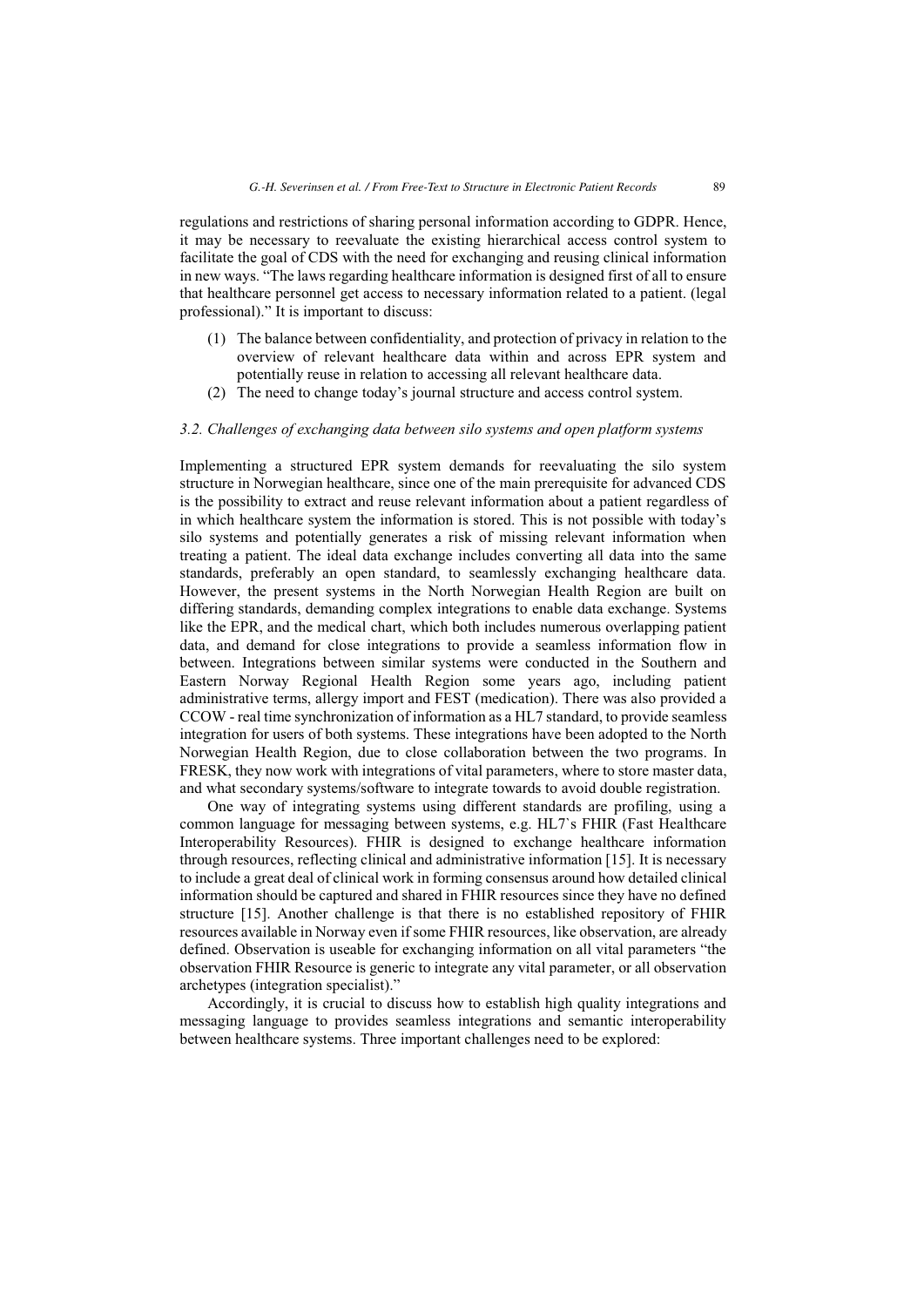- (1) The importance of agreeing on a format for message exchange and code to use, to enable CDS system to extract and understand information from all systems involved.
- (2) If FHIR is to be used, there is a need for designing regional resources as soon as possible, and preferably within the next six months according to the implementation plan for the new EPR and medication systems.
- (3) How to include metadata for information to be reusable from one system to another, to enable clinicians to know for instance when a blood pressure has been registered and how to evaluate the value before reusing it. Archetypes are information models that includes the context the data was registered in.

# *3.3. Replacing a free text silo EPR with an open platform system - and the practical challenges of defining the content of the structured EPR*

Shifting from a free text based EPR system to a structured EPR demands for changing the way healthcare data are registered and presented. Based on previous experiences with converting clinical forms/schemas from unstructured to structured forms [16]. These processes often turn out to be more complex than initially expected. Hence, important challenges have been recognized for instance in the work with designing a structured registration form based on the free text schema in the existing EPR system described by Ulriksen and Pedersen [16]. The work resulted in a very long and complex schema including 58 standards, resulting in endless variables and boxes to check. The conclusion was that it is very important to define the reusable data necessary to structure, the rest should remain as free text. Other important lessons learned from this work, correlates well with the challenges recognized in the work with structuring forms in the FRESK program, these issues need to be further explored:

- (1) The importance of include clinicians in designing forms used in the structured EPR to define values to reuse to end up with forms useful for clinical practice [16].
- (2) The possibility for reuse of data depend on the granulation level of the standards. If one scheme is designed as one standard, the whole form has to be reused. If each variable is connected to a specific standard, all the elements are separately reusable.
- (3) How to establish a socio technical network of different actors, in addition to clinicians including regional and national archetype specialist to identify the right structured elements to use and design new archetypes if needed, IT personnel with programming competence to design, queries, dependencies and so on to for instance make calculations like BMI is also needed. This includes the need for close collaboration with the system vendor since they are the only ones that are familiar with the form building tools and archetype design for the structured EPR system today.

## **4. Preliminary discussion**

Shifting from free text to a structured based EPR is a socio-technical process, were it is not sufficient to focus only on the technical part of the process, hence including organizational issues, legal considerations, clinical practice and system users are just as